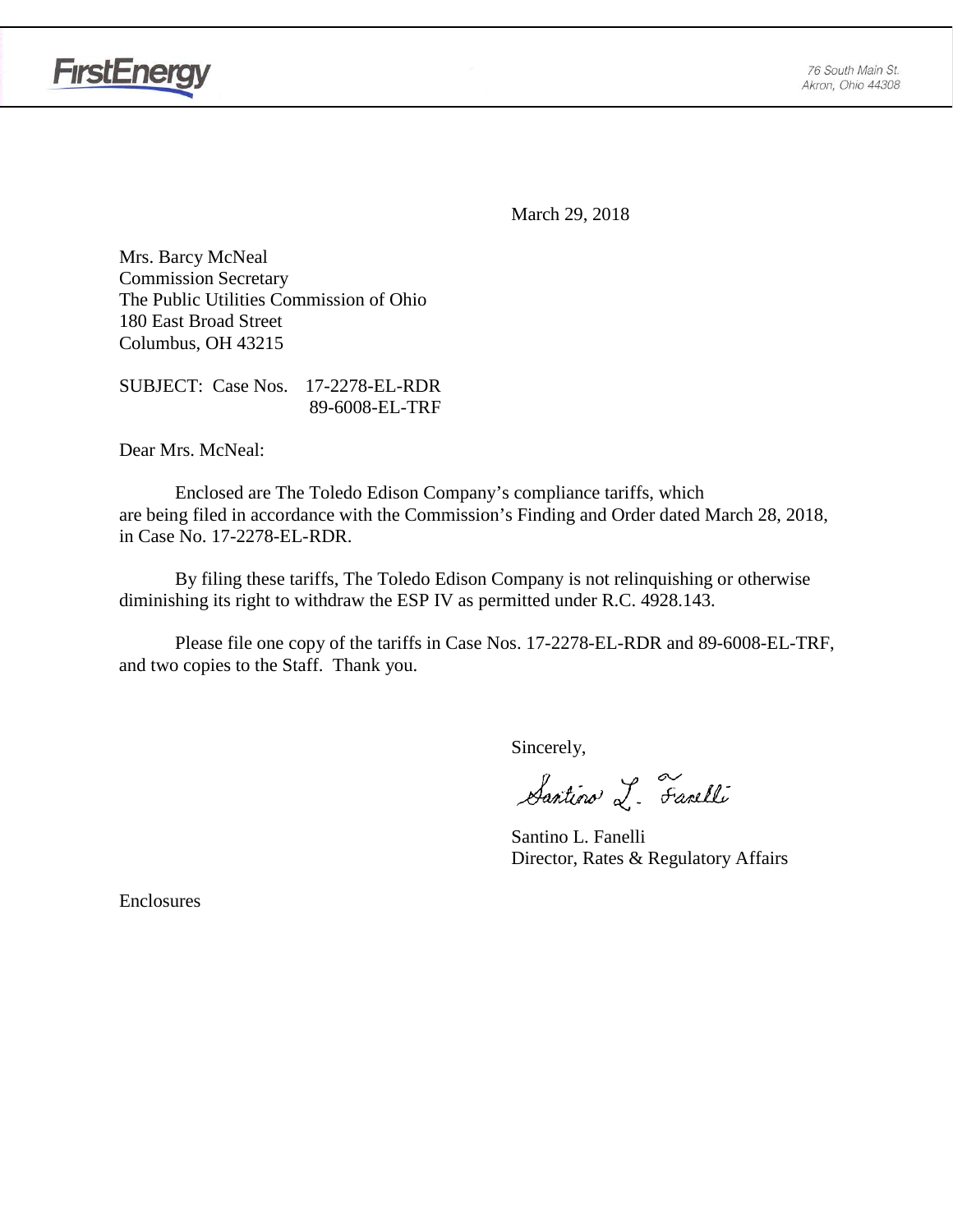#### **TABLE OF CONTENTS**

The following rates, rules and regulations for electric service are applicable throughout the Company's service territory except as noted.

|                                                        | <b>Sheet</b> | <b>Effective</b><br><b>Date</b> |
|--------------------------------------------------------|--------------|---------------------------------|
| <b>TABLE OF CONTENTS</b>                               | 1            | $04 - 01 - 18$                  |
| <b>DEFINITION OF TERRITORY</b>                         | 3            | 01-23-09                        |
| <b>ELECTRIC SERVICE REGULATIONS</b>                    | 4            | 06-01-16                        |
| <b>ELECTRIC SERVICE SCHEDULES</b>                      |              |                                 |
| Residential Service (Rate "RS")                        | 10           | 01-23-09                        |
| General Service - Secondary (Rate "GS")                | 20           | 01-23-09                        |
| General Service - Primary (Rate "GP")                  | 21           | 01-23-09                        |
| General Service - Subtransmission (Rate "GSU")         | 22           | 01-23-09                        |
| General Service - Transmission (Rate "GT")             | 23           | 01-23-09                        |
| <b>Street Lighting Provisions</b>                      | 30           | 01-23-09                        |
| Street Lighting (Rate "STL")                           | 31           | 06-01-09                        |
| Traffic Lighting (Rate "TRF")                          | 32           | 01-23-09                        |
| Private Outdoor Lighting (Rate "POL")                  | 33           | 06-01-09                        |
| <b>Experimental Company Owned LED Lighting Program</b> | 34           | 06-01-16                        |
| <b>MISCELLANEOUS CHARGES</b>                           | 75           | 07-05-12                        |
| <b>OTHER SERVICE</b>                                   |              |                                 |
| <b>Partial Service</b>                                 | 52           | $01 - 01 - 06$                  |
| Residential Renewable Energy Credit Purchase Program   | 60           | 10-01-09                        |
| <b>Cogeneration and Small Power Producer</b>           | 70           | 08-03-17                        |
| <b>Interconnection Tariff</b>                          | 76           | 05-06-16                        |

Filed pursuant to Orders dated May 27, 2009, July 18, 2012, March 31, 2016 and March 28, 2018, in Case Nos. 08-935-EL-SSO et al., 12-1230-EL-SSO and 14-1297-EL-SSO, respectively and Case No. 17-2278-EL-RDR, before

The Public Utilities Commission of Ohio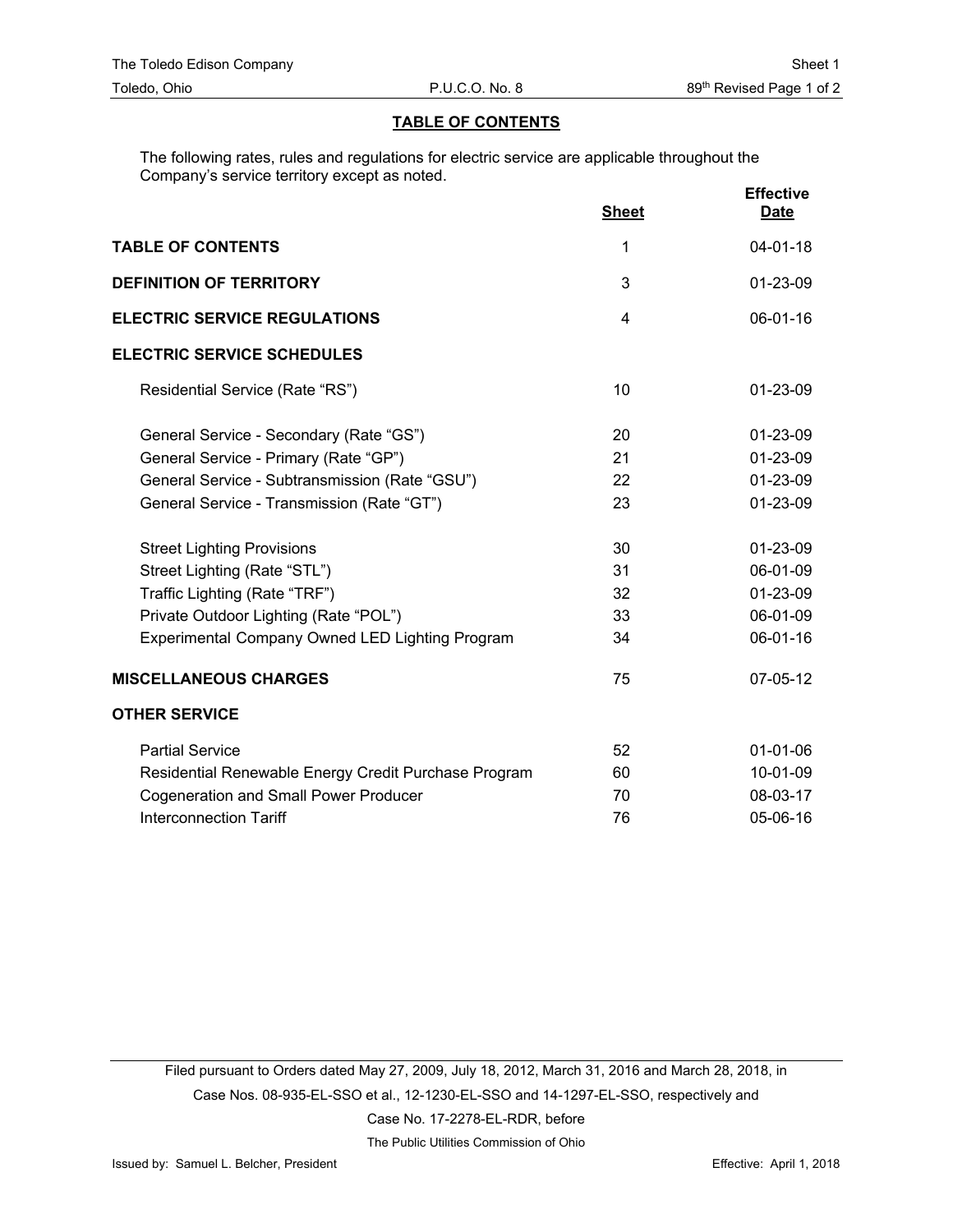### **TABLE OF CONTENTS**

|                                                     |              | <b>Effective</b> |
|-----------------------------------------------------|--------------|------------------|
| <b>RIDERS</b>                                       | <b>Sheet</b> | <b>Date</b>      |
| Summary                                             | 80           | $01 - 01 - 17$   |
| <b>Residential Distribution Credit</b>              | 81           | $05 - 21 - 10$   |
| <b>Transmission and Ancillary Services</b>          | 83           | 09-10-10         |
| <b>Alternative Energy Resource</b>                  | 84           | 04-01-18         |
| <b>School Distribution Credit</b>                   | 85           | 06-01-09         |
| <b>Business Distribution Credit</b>                 | 86           | 01-23-09         |
| <b>Hospital Net Energy Metering</b>                 | 87           | 10-27-09         |
| Economic Development (4a)                           | 88           | 01-23-09         |
| <b>Universal Service</b>                            | 90           | $01 - 01 - 18$   |
| State kWh Tax                                       | 92           | 01-23-09         |
| <b>Net Energy Metering</b>                          | 93           | 10-27-09         |
| Delta Revenue Recovery                              | 96           | 04-01-18         |
| Demand Side Management                              | 97           | $01 - 01 - 16$   |
| Reasonable Arrangement                              | 98           | 06-01-09         |
| <b>Distribution Uncollectible</b>                   | 99           | $04 - 01 - 18$   |
| Economic Load Response Program                      | 101          | 06-01-16         |
| <b>Generation Cost Reconciliation</b>               | 103          | 04-01-18         |
| Fuel                                                | 105          | 12-14-09         |
| Advanced Metering Infrastructure / Modern Grid      | 106          | $04 - 01 - 18$   |
| Line Extension Cost Recovery                        | 107          | $01 - 01 - 15$   |
| <b>Delivery Service Improvement</b>                 | 108          | $01 - 01 - 12$   |
| <b>PIPP Uncollectible</b>                           | 109          | 04-01-18         |
| Non-Distribution Uncollectible                      | 110          | 04-01-18         |
| <b>Experimental Real Time Pricing</b>               | 111          | 06-01-17         |
| <b>Experimental Critical Peak Pricing</b>           | 113          | 06-01-17         |
| <b>Generation Service</b>                           | 114          | 06-01-17         |
| Demand Side Management and Energy Efficiency        | 115          | $01 - 01 - 18$   |
| <b>Economic Development</b>                         | 116          | 04-01-18         |
| <b>Deferred Generation Cost Recovery</b>            | 117          | 06-01-09         |
| Deferred Fuel Cost Recovery                         | 118          | 06-21-13         |
| Non-Market-Based Services                           | 119          | 04-01-18         |
| Residential Deferred Distribution Cost Recovery     | 120          | $01-01-12$       |
| Non-Residential Deferred Distribution Cost Recovery | 121          | $01-01-12$       |
| <b>Residential Electric Heating Recovery</b>        | 122          | $01 - 01 - 18$   |
| <b>Residential Generation Credit</b>                | 123          | $10-31-17$       |
| <b>Delivery Capital Recovery</b>                    | 124          | 03-01-18         |
| Phase-In Recovery                                   | 125          | $01 - 01 - 18$   |
| <b>Government Directives Recovery</b>               | 126          | 06-01-16         |
| Automated Meter Opt Out                             | 128          | $01 - 01 - 15$   |
| <b>Ohio Renewable Resources</b>                     | 129          | 06-01-16         |
| Commercial High Load Factor Experimental TOU        | 130          | 06-01-17         |
| <b>Distribution Modernization</b>                   | 132          | 03-01-18         |

Filed pursuant to Orders dated May 27, 2009, July 18, 2012, March 31, 2016 and March 28, 2018, in

Case Nos. 08-935-EL-SSO et al., 12-1230-EL-SSO and 14-1297-EL-SSO, respectively and

Case No. 17-2278-EL-RDR, before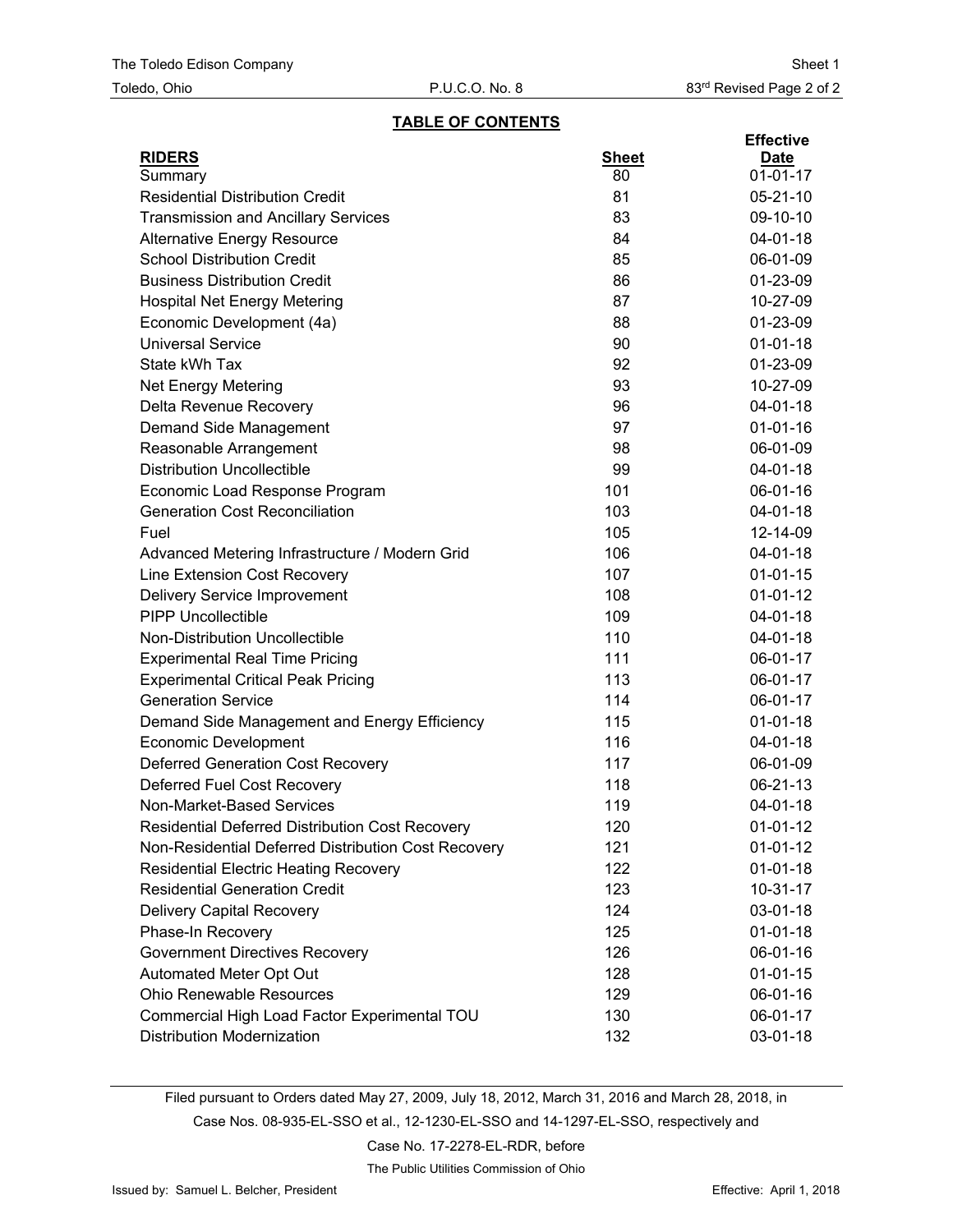## **RIDER DRR Delta Revenue Recovery Rider**

### **APPLICABILITY:**

Applicable to any customer receiving electric service under the Company's rate schedules or reasonable arrangement (special contract) approved by the Public Utilities Commission of Ohio. The Delta Revenue Recovery Rider (DRR) charge will apply, for all rate schedules, effective for service rendered beginning April 1, 2018, for all kWhs per kWh. This Rider is not avoidable for customers who take electric generation service from a certified supplier.

## **PURPOSE:**

The DRR charge recovers the difference in revenue ("delta revenue") between the application of rates in the otherwise applicable rate schedule and the result of any economic development schedule, energy efficiency schedule, reasonable arrangement, or governmental special contract approved by the Public Utilities Commission of Ohio on or after January 1, 2009.

### **RATE:**

| <b>RS</b>  | $0.0000 \notin$ |
|------------|-----------------|
| GS         | $0.0000 \notin$ |
| GP         | $0.0000 \notin$ |
| GSU        | $0.0000 \notin$ |
| GT         | $0.0000 \notin$ |
| <b>STL</b> | $0.0000 \notin$ |
| <b>TRF</b> | $0.0000 \notin$ |
| <b>POL</b> | $0.0000 \notin$ |

## **RIDER UPDATES:**

The charges contained in this Rider shall be updated and reconciled on a quarterly basis. No later than December 1st, March 1st, June 1st and September 1st of each year, the Company will file with the PUCO a request for approval of the rider charges which, unless otherwise ordered by the PUCO, shall become effective on a service rendered basis on January 1st, April 1st, July 1st and October 1st of each year. This Rider is subject to reconciliation, including, but not limited to increases or refunds. Such reconciliation shall be based solely upon the results of audits ordered by the Commission.

Filed pursuant to Orders dated May 27, 2009, July 18, 2012, March 31, 2016 and March 28, 2018, in Case Nos. 08-935-EL-SSO et al., 12-1230-EL-SSO and 14-1297-EL-SSO, respectively and Case No. 17-2278-EL-RDR, before

The Public Utilities Commission of Ohio